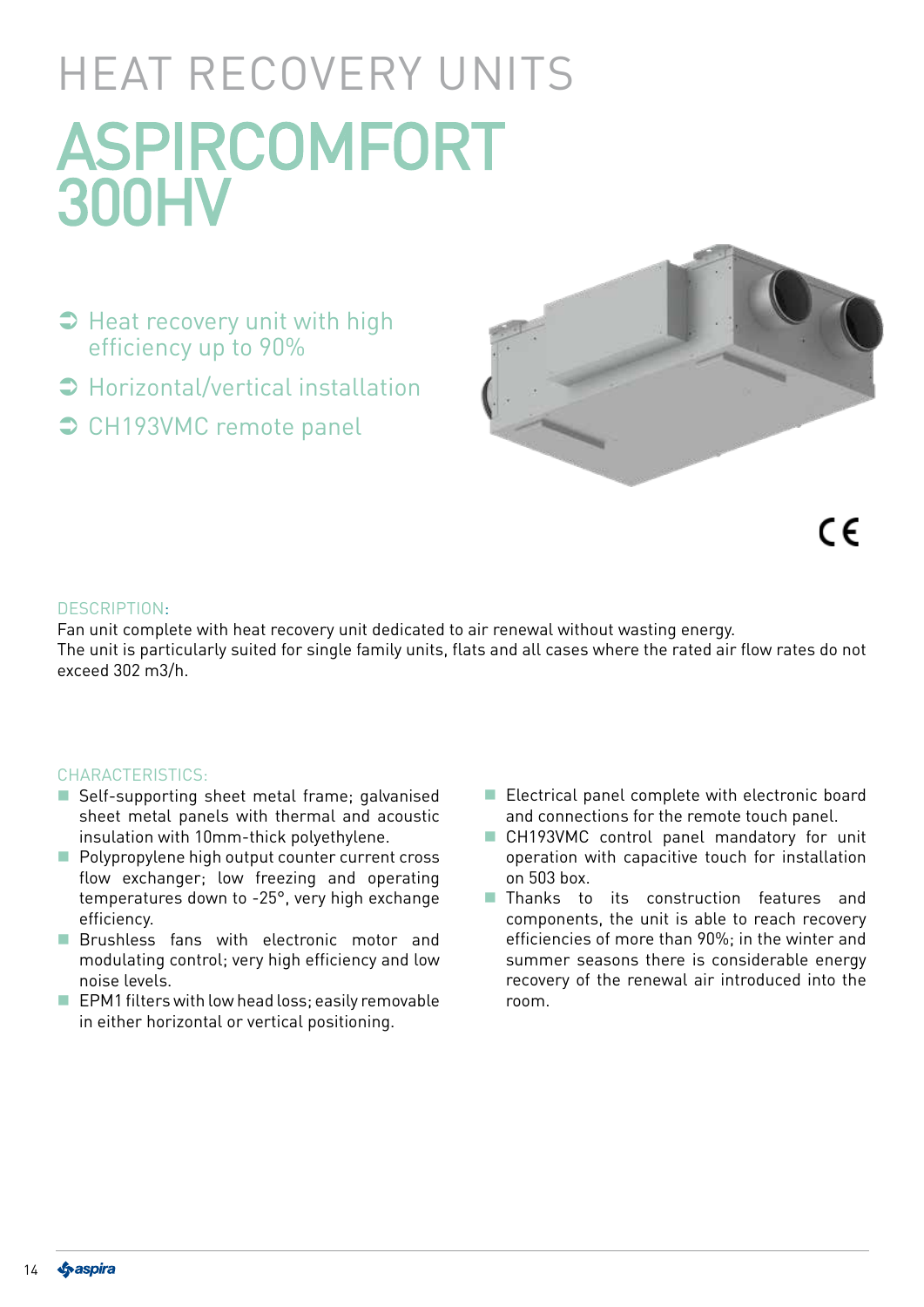## UNIT CONFIGURATION

| Code    | Maximum flow rate   |
|---------|---------------------|
| AP20054 | $302 \text{ m}$ 3/h |

The unit can be installed horizontally or vertically with the same unit code. There are therefore two condensation evacuation trays inside the unit.

**TYPE OF INSTALLATION** 





CEILING - Horizontal

WALL - Vertical

It is possible to select the desired configuration specifying version H1 or H2 in the order; H1 is the supply standard;



STANDARD VERSION GUSTOMISABLE VERSION

The units are shown seen from below (horizontal installation), from the front (vertical installation)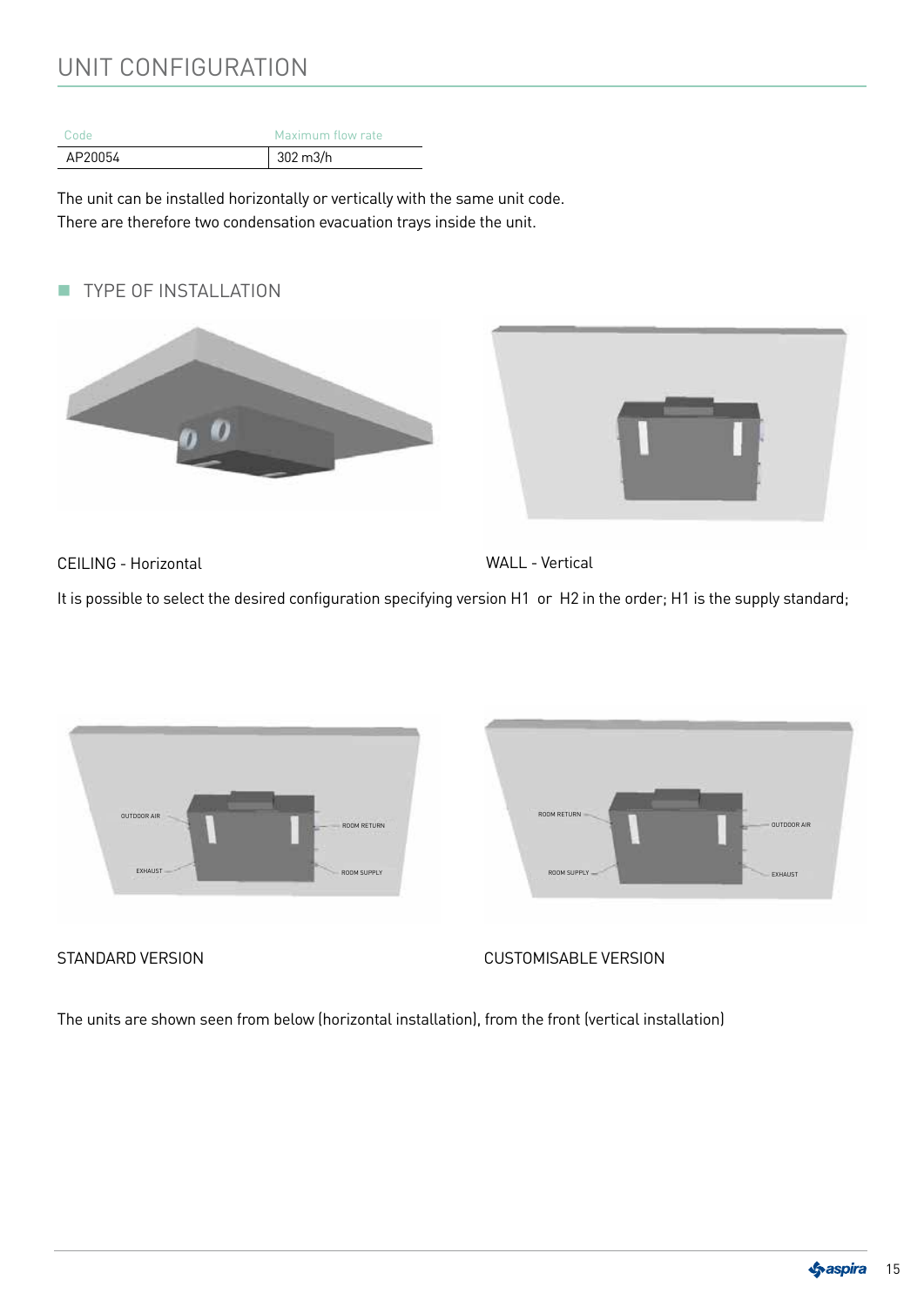## ECODESIGN CLASSIFICATION

Below is a summary of the classification of the various models according to European regulation 1253/2014 and 1254/2014



## **CERTIFICATIONS**

The CE marking (applied on each machine) certifies compliance with the following Community standards:

- Low Voltage Directive 2014/35/EC
- Electromagnetic Compatibility Directive 2014/30/EC
- Ecodesign 2009/125/EC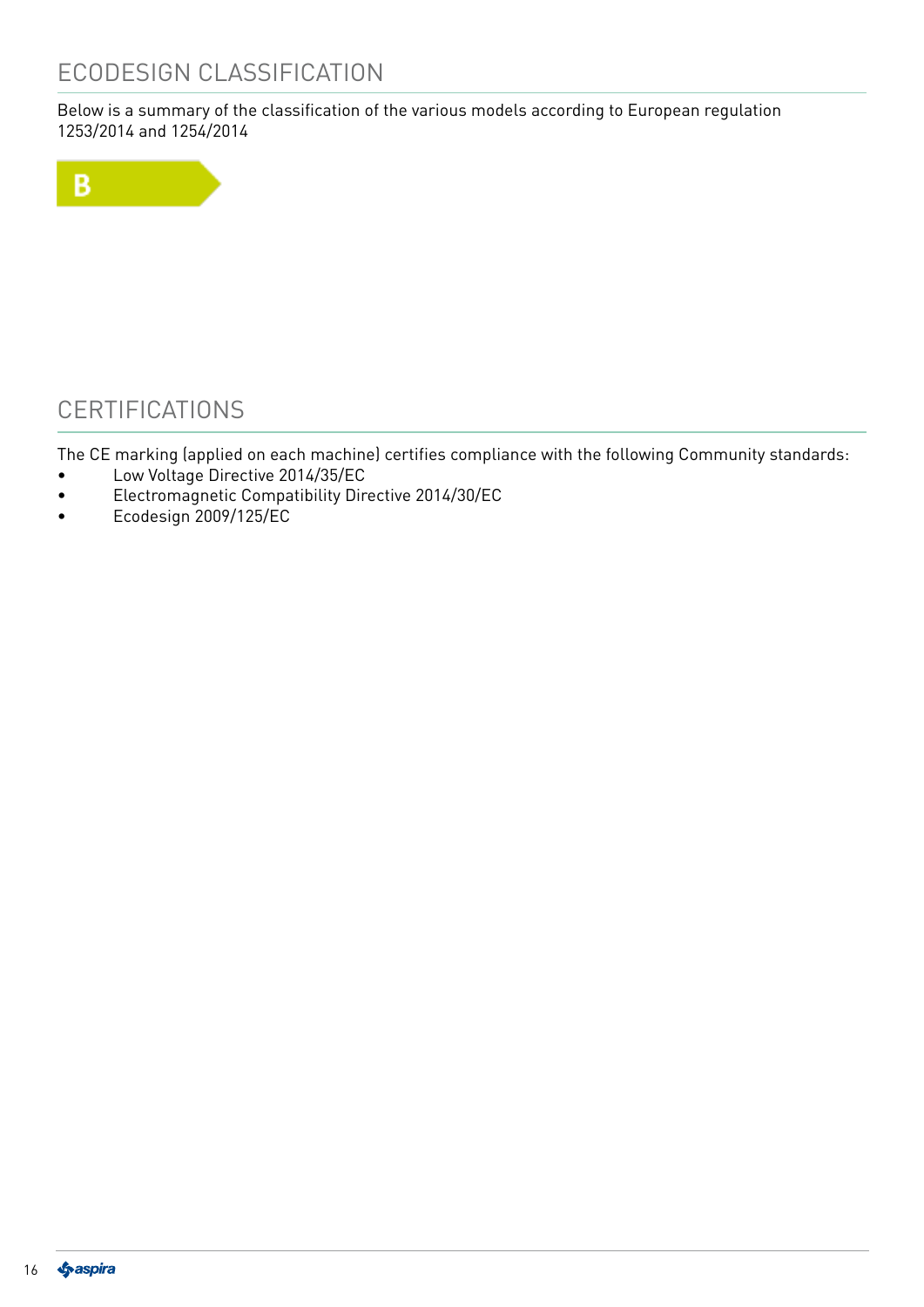## TECHNICAL FEATURES

#### **Fans**

| Type of Fans    |      | Backward blade radial - directly-coupled electronic motor<br>- 0/10 V signal |
|-----------------|------|------------------------------------------------------------------------------|
| Number of Fans  | Nr.  |                                                                              |
| Air flow rate   | m3/h | 302                                                                          |
| Useful pressure | Pa   | 100                                                                          |

### Heat exchanger

| Type of exchanger    |      | Counter current plates - polypropylene |
|----------------------|------|----------------------------------------|
| Number of Exchangers | Nr.  |                                        |
| Recovery efficiency  | $\%$ | 85.                                    |

#### **Filters**

|           | $\overline{\phantom{m}}$ |
|-----------|--------------------------|
| $- \cdot$ | ∽⊷<br>ιv                 |

### Acoustic data (Data referring to standard UNI EN 3741 and UNI EN 3744)

| Sound power Lw generated by the structure | dB(A) | 63   |
|-------------------------------------------|-------|------|
| Sound power Lw irradiated in the duct     | dB(A) | 68   |
| Average sound pressure Lp at 1m           | dB(A) | 49.5 |
| Average sound pressure Lp at 3m           | dB(A) | 41.7 |

#### Electrical Data

| Power supply voltage |    | $230/1/50$ Hz. |
|----------------------|----|----------------|
| Absorbed current     |    |                |
| Protection rating    | LЕ | 44             |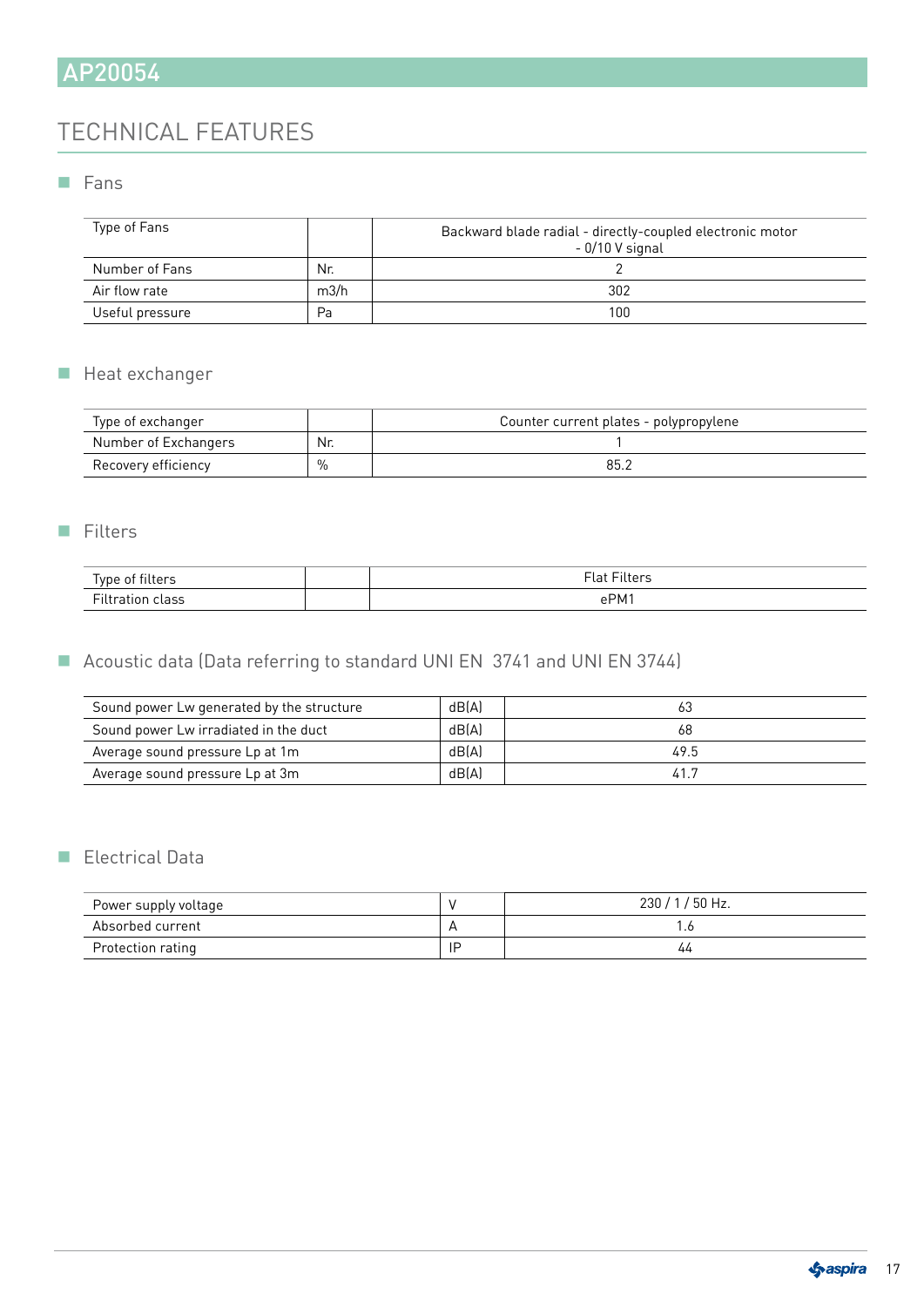## AERAULIC PERFORMANCE



THERMAL EFFICIENCY

Curves referring to the following conditions (UNI EN 13141-7) : Outdoor air 7° - 70% R.h. - Indoor air 20° -28% R.h.

|         |                                                               |                                                           | <b>Standard</b>                                           | Vers. with enthalpic recovery unit                                              |                                                                                 |
|---------|---------------------------------------------------------------|-----------------------------------------------------------|-----------------------------------------------------------|---------------------------------------------------------------------------------|---------------------------------------------------------------------------------|
| A       | Supplier name or trademark                                    |                                                           | Fantini Cosmi                                             | Fantini Cosmi                                                                   |                                                                                 |
| B       | Model identification                                          |                                                           | Aspircomfort 300HV                                        | Aspircomfort 300HV                                                              |                                                                                 |
| Version |                                                               | AP20054<br>+ Regulator CH193VMC with T, RH,<br>Voc, CO2eq | AP20054<br>+ Regulator CH193VMC with T, RH,<br>Voc, CO2eq |                                                                                 |                                                                                 |
|         |                                                               |                                                           | COLD                                                      | $-69.9$                                                                         | $-67.67$                                                                        |
| C       | <b>SEC</b>                                                    | Kwh/m2                                                    | AVERAGE                                                   | $-28.9$                                                                         | $-31.90$                                                                        |
|         |                                                               |                                                           | <b>WARM</b>                                               | $-5.1$                                                                          | $-8.78$                                                                         |
|         |                                                               | <b>SEC CLASS</b>                                          |                                                           | B                                                                               | B                                                                               |
| D       |                                                               | Declared type                                             |                                                           | <b>UVR</b> - Bidirectional                                                      | <b>UVR</b> - Bidirectional                                                      |
| E       | Type of installed drive                                       |                                                           |                                                           | Variable speed drive                                                            | Variable speed drive                                                            |
| F       | Heat recovery system                                          |                                                           |                                                           | Recovery                                                                        | Recovery                                                                        |
| G       | Heat recovery thermal efficiency                              |                                                           | $\frac{0}{0}$                                             | 85.2                                                                            | 77.90                                                                           |
| Н       | Maximum flow rate                                             |                                                           | M3/s                                                      | 0.083                                                                           | 0.083                                                                           |
|         | Electric power input at the maximum flow rate                 |                                                           | W/h                                                       | 170                                                                             | 170                                                                             |
| J       | Sound power level                                             |                                                           | Lwa                                                       | 64                                                                              | 64                                                                              |
| Κ       | Reference flow rate                                           |                                                           | M3/s                                                      | 0.058                                                                           | 0.058                                                                           |
| L       | Reference pressure                                            |                                                           | Pa                                                        | 50                                                                              | 50                                                                              |
| M       | <b>SPI</b>                                                    |                                                           | W/m3/h                                                    | 0.476                                                                           | 0.4710                                                                          |
| N       | Control factor                                                |                                                           | <b>CLTR</b>                                               | $\overline{1}$                                                                  | $\mathbf{1}$                                                                    |
| 0       | Declared maximum leak percentages                             |                                                           | $\frac{0}{0}$                                             | 5.8 int. / 6.1 ext.                                                             | 5.8 int. / 6.1 ext.                                                             |
| Q       | Position and description of the signal relative to the filter |                                                           |                                                           | Shown on the filter inspection of<br>the unit and on the instructions<br>manual | Shown on the filter inspection of<br>the unit and on the instructions<br>manual |
| S       | Website for disassembly instructions                          |                                                           |                                                           | www.fantinicosmi.it                                                             | www.fantinicosmi.it                                                             |

## ERP DATA ECODESIGN AP20054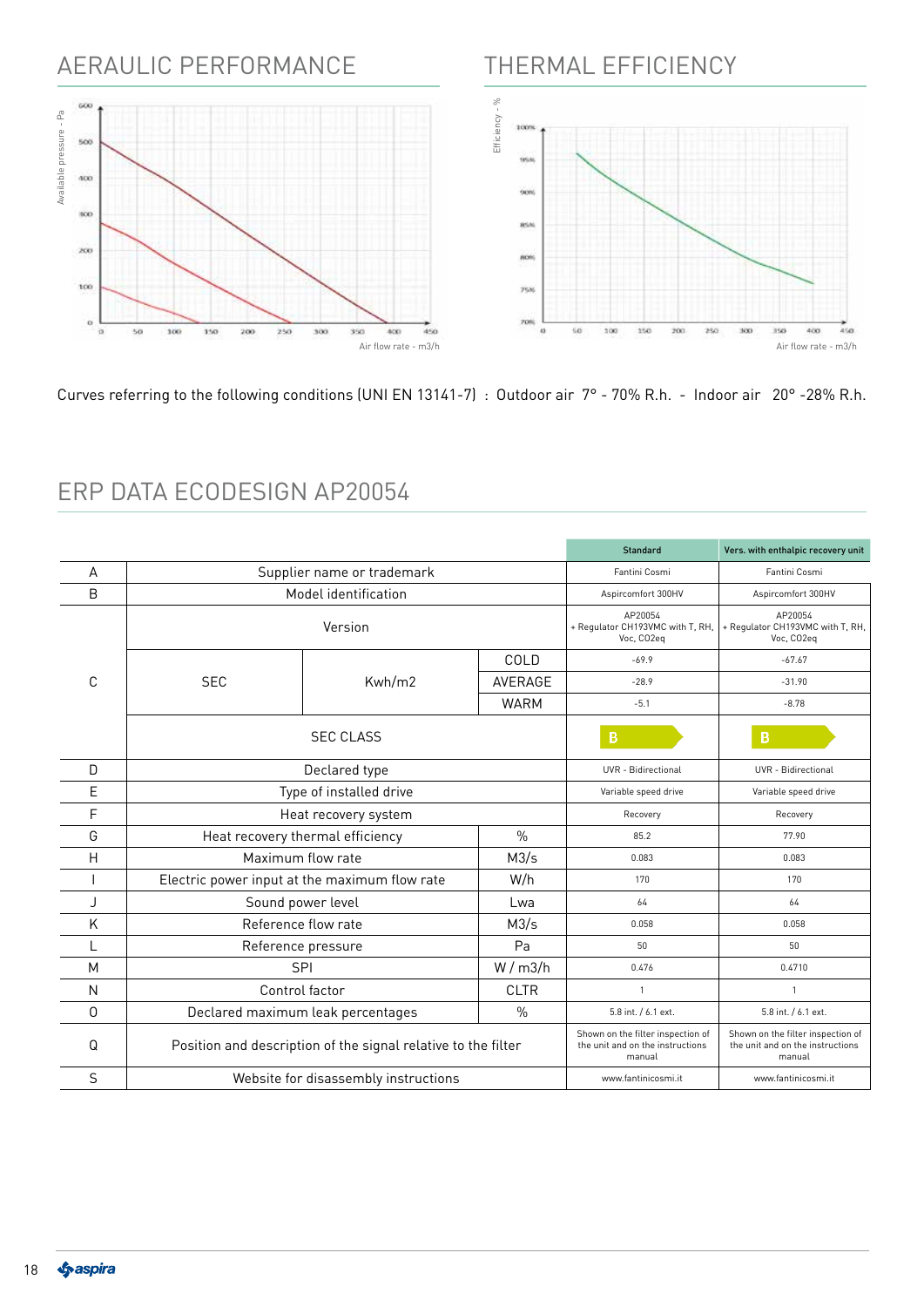Fan unit with very high output heat recovery, compact dimensions for universal ceiling, floor or wall installation with side fittings.

Specific unit for ventilation in single residential buildings and collective flats with low energy demand. Tested and classified according to Ecodesign European regulation ref. 1253/2015 and 1254/2014.

#### CONSTRUCTION FEATURES

structure built with simple galvanised sheet metal panelling and with polyethylene adhesive insulation, 10mm thickness; compact dimensions and reduced height for straight forward installation with easily accessible panel for maintenance and inspection.

Circular inlets with sealing gasket for connection to air ducts.

Quick tool-free filter inspection and double discharge for condensation exhaust.

Electrical panel, excluded from the air flow with wall-mounted touch control.

Backward blade radial centrifugal fans with low consumption electronic speed control EC motors.

Polypropylene counter current flow static heat exchanger for very high recovery efficiencies of the sensitive (standard configuration) or enthalpic heat (code AP20391 mod. RCH-366/270).

Low head loss ePM1 class filters.

#### CONTROLS AND ADJUSTMENTS

Electronic board for 3-step speed control, antifreeze function and automatic bypass.

CH193VMC remote touch screen panel, semi-recessed for 503 box with on-board temperature, relative humidity and air quality sensors.

Temperature sensors on board the machine and possibility of hot water auxiliary coil control.

## DIMENSIONS AND FUNCTIONAL SPACES











| MODEL          |                      | AP20054 |
|----------------|----------------------|---------|
| Width A        | mm                   | 902     |
| Depth B        | mm                   | 592     |
| Height C       | mm                   | 345     |
| Diameter DN    | Ø                    | 160     |
| A <sub>1</sub> | mm                   | 30      |
| <b>B1</b>      | mm                   | 300     |
| <b>B1</b>      | mm                   | 30      |
| Weight         | Кg                   | 45      |
| Condensation   | Ø                    | 16      |
|                | UNIT SEEN FROM ABOVE |         |